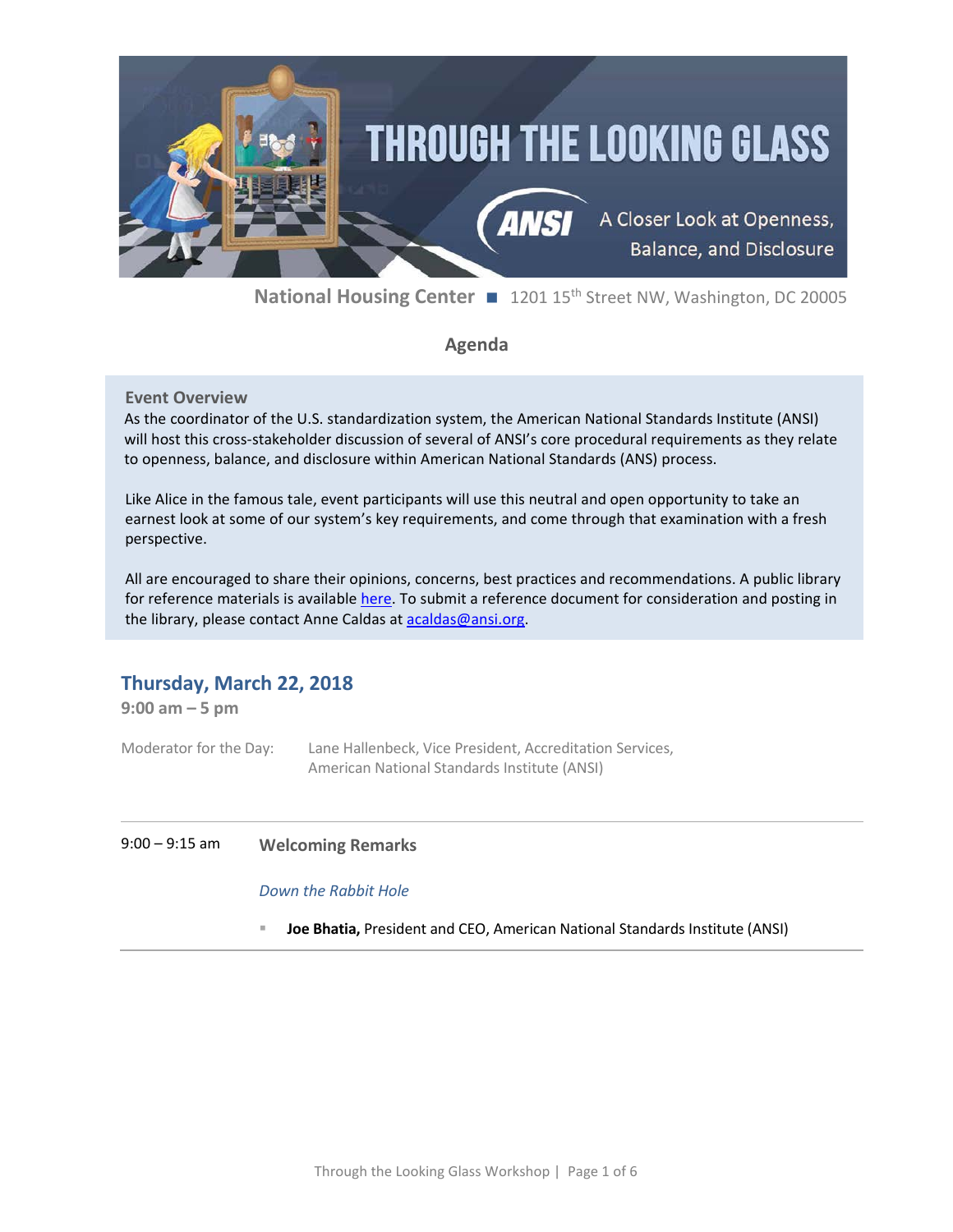9:15 – 10:00 am **American National Standards (ANS) and ANSI's** *Essential Requirements*

*ANSI Executive Standards Council (ExSC) and ANSI Board of Standards Review (BSR) leadership, together with ANSI staff, will review, discuss and answer questions about current procedural requirements that apply to American National Standards (ANS) as reflected in the 2018 edition of the ANSI Essential Requirements [\(www.ansi.org/essentialrequirements\)](http://www.ansi.org/essentialrequirements). These current procedural requirements are the baseline for today's discussion.* 

*15-minute presentation followed by 30 minutes of audience Q&A*

- **Gaby Davis**, Chair, ANSI Board of Standards Review (BSR)
- **Chris Dubay**, Chair, ANSI Executive Standards Council (ExSC)

10:00 – 10:45 am **The Role of American National Standards: One Perspective**

**Commissioner Adler, U.S. Consumer Product Safety Commission (CPSC)**

*Commissioner Adler will share his thoughts on the role and value of American National Standards (ANS) as well as his thoughts for improving the ANS process.*

*20-minute presentation followed by 25 minutes of audience Q&A*

## 10:45 – 11:00 am **Break**

11:00 – 11:45 am **Panel 1 – Openness and Participation in the ANS Process**

**Moderator: Claire Ramspeck**, ANSI OMF Chair, ANSI ExSC Standards Advisor

*Panelists will discuss ANSI's procedural requirements related to openness and participation in the ANS process, including outreach, targeted outreach, effective mechanisms for public notice and how these activities relate to balance on an ANS consensus body. Attendees will be asked to consider whether additional requirements should be considered, e.g., requiring a mandatory meeting at the start of the ANS process, and whether some current provisions should be less flexible. The sharing of best practices will be encouraged.*

#### **Panelists:**

- **Walter Jones**, Laborers Health & Safety Fund of North America
- **Len Morrissey**, ASTM International
- **Elaine Newton**, Oracle
- **Elise Owen**, U.S. Environmental Protection Agency
- **Greg Saunders**, U.S. Department of Defense
- **Rachel Weintraub**, Consumer Federation of America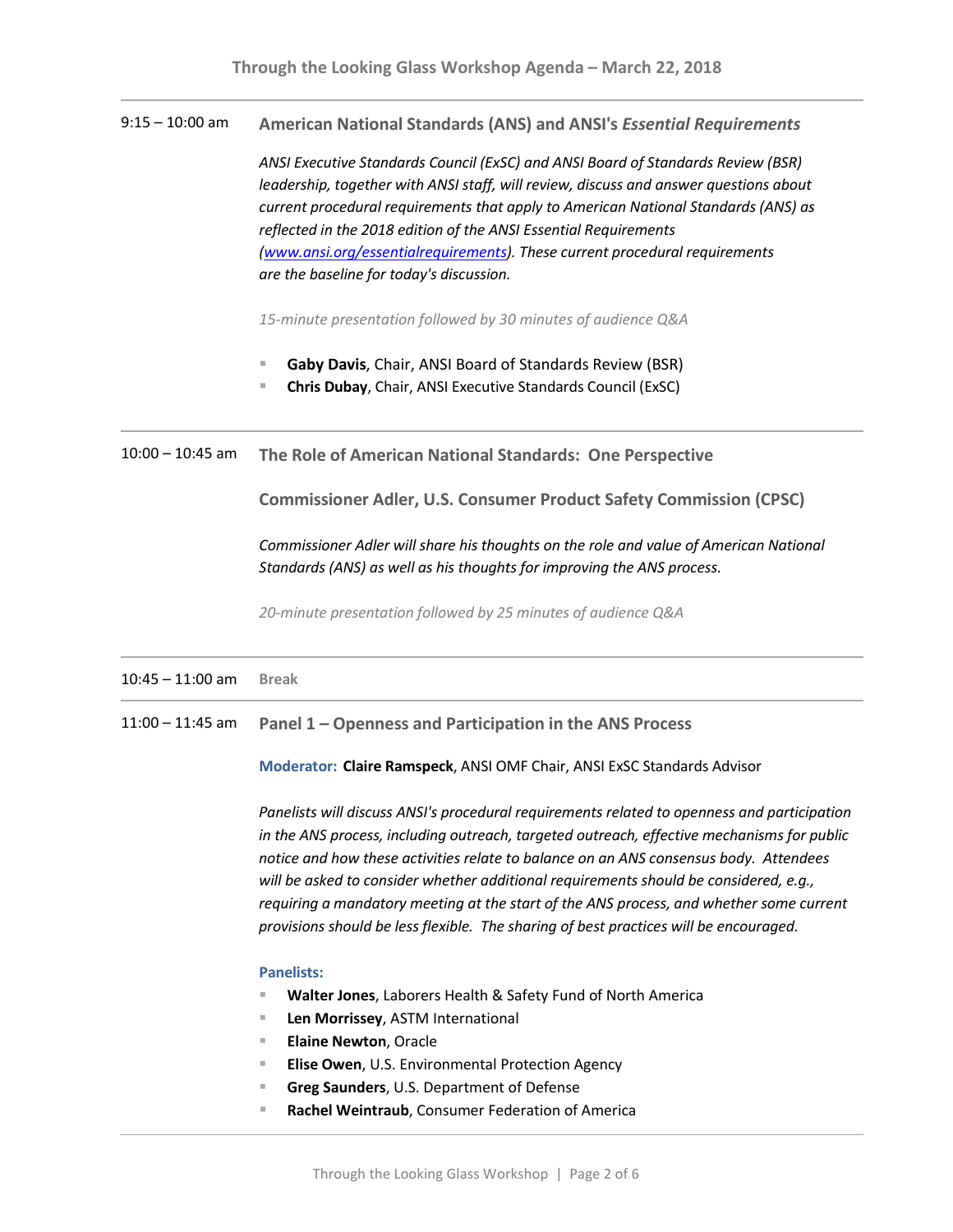#### 11:45 am – 12:30 pm **Panel 2 – Balance and Interest Classification of ANS Consensus Body Membership**

# **Moderator: Gaby Davis**, ANSI BSR Chair

*Panelists will discuss different approaches to the categorization by interest categories of ANS consensus body membership. This will include a discussion of the use of the user/producer/general interest-type classification system versus a specialized classification system specifically aligned with the nature of the standard under development. Best practices for ensuring the accurate identification of relevant interest categories and the associated assignment or selection processes will be sought. As well, attendees will be asked to consider what steps can be taken or should be acceptable when numerical balance is sought, but not achieved. For example, when should a lack of numerical balance on an ANS consensus body doom a proposed ANS development activity? Potential options like the application of a weighted voting scheme will be discussed*.

## **Panelists:**

- **Hany Demian**, U.S. Food and Drug Administration
- **Linda Golodner**, Chair, ANSI Consumer Interest Forum (CIF)
- **Megan Hayes**, Plastics Industry Association
- **Monica Leslie**, NSF International
- **Mary McKiel**, American Academy of Forensic Sciences
- **Christine Niero**, Professional Testing, Inc.
- **David Pittle**, Former CPSC Commissioner

12:30 – 1:15 pm **Lunch**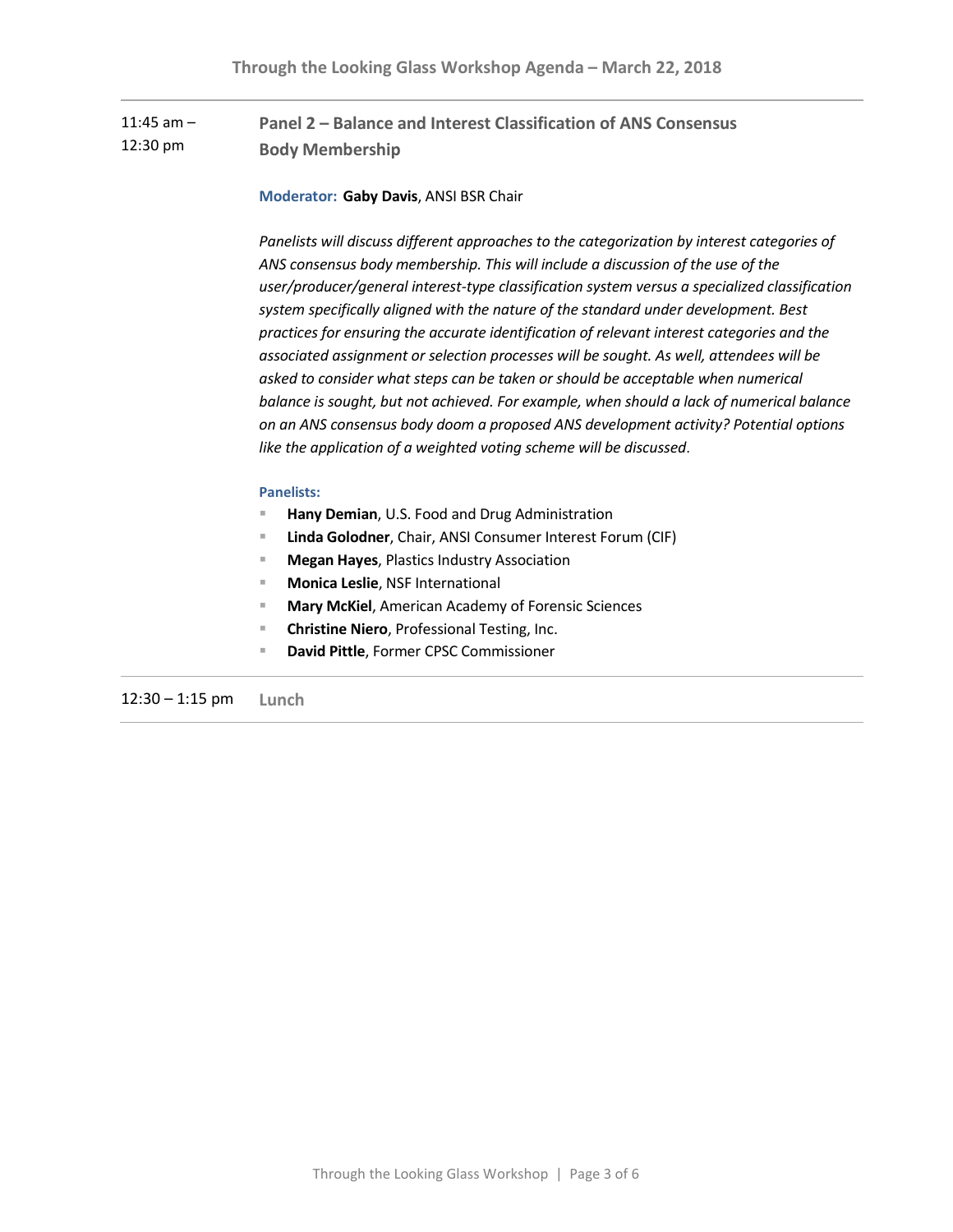# 1:15 – 2:30 pm **Panel 3 – Affiliation, Disclosure and Accurate Accounting of ANS Consensus Body Members**

### **Moderator: Paula Watkins**, ANSI ExSC Member

*Attendees will be asked to consider the importance of a consensus body member's affiliations and funding sources in relation to their interest classification, and whether mandatory disclosure in some or all circumstances would be feasible and improve the resulting ANS. Current and suggested practices in this area will be solicited. ASDs with financial (or other) disclosure requirements will be asked to share them – and any related lessons learned. As well, presently any legal entity can apply to ANSI for accreditation as a standards developer; should the accreditation - or ANS process - requirements be different for some types of applicants, e.g., trade associations or private companies seeking this status?*

#### **Panelists:**

- **Robert Adler**, U.S. Consumer Product Safety Commission
- **Neil Bogatz**, IAPMO
- **Cristine Fargo**, International Safety Equipment Association
- **Len Morrissey**, ASTM International
- **David Pittle**, Former CPSC Commissioner
- **Jeff Smith**, Phillips Nizer, LLP
- 2:30 3:15 pm **Panel 4 – Should the** *ANSI Essential Requirements* **Be Further Refined to Distinguish among Types of ANS?**

## **Moderator: Dan Ryan, ANSI ExSC Vice Chair**

*With limited exceptions in some aspects of the ANS process for "safety-related standards", ANS due process criteria apply equally to all types of proposed ANS. Should a separate set of criteria for "safety-related" or "safety-and-health-related standards" (or some other subset of ANS) be established? What are the pros and cons of a single set of ANS criteria versus bifurcated or multi-pronged requirements based on the nature of the proposed ANS? How do ASDs distinguish "safety-related vs. other-than-safety-related" standards now?*

### **Panelists:**

- **Patricia Edwards**, U.S. Consumer Product Safety Commission
- **Cristine Fargo**, International Safety Equipment Association
- **Tim Fisher**, American Society of Safety Engineers
- **Gordon Gillerman**, National Institute of Standards and Technology (NIST)
- **Timothy Klein**, Office of the Assistant Secretary for Research and Technology, U.S. Department of Transportation
- **Christine Niero**, Professional Testing, Inc.
	- **David Pittle**, Former CPSC Commissioner